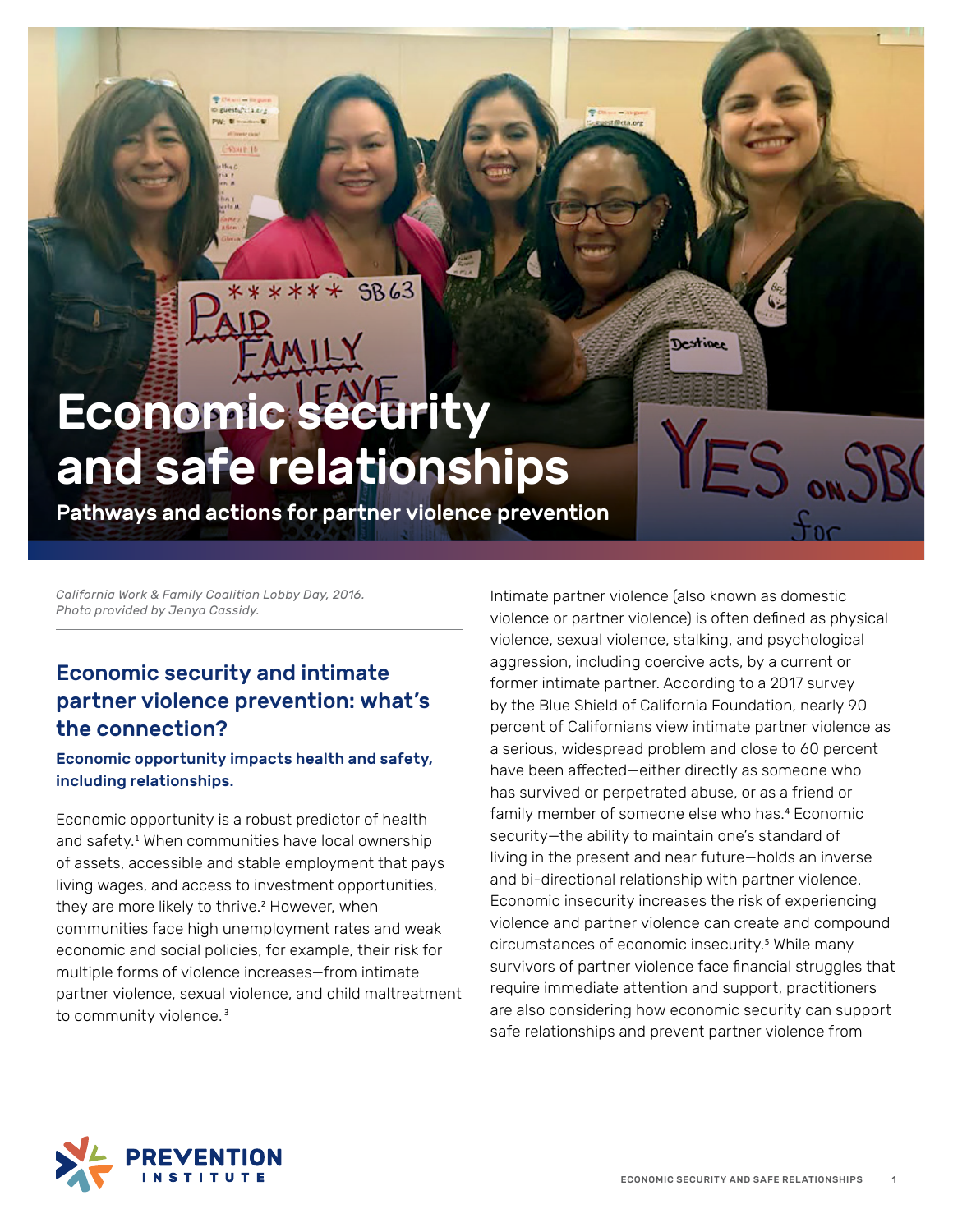occurring in the first place—also referred to as primary prevention.<sup>a</sup> Primary prevention is designed to reduce health and safety problems at a population level.

Through the leadership of coalitions like the California Partnership to End Domestic Violence (the Partnership) and the California Work & Family Coalition, momentum is already building to promote economic security in support of safe relationships. With that, there is a need to better understand the connections between economic security and partner violence and learn from communities implementing strategies to improve economic security and decrease violence. This brief unpacks these connections and illustrates examples of actions across Prevention Institute's Spectrum of Prevention. Practitioners in the fields of partner violence prevention, economic development, and other related sectors can use this as a tool to explore opportunities to collaborate with one another and add both effectiveness and efficiency to their work.

# Family and community economic insecurity increases the risk for partner violence, while economic security can support safe relationships.

Economic conditions like high unemployment rates,<sup>6</sup> concentrated poverty,<sup>7</sup>and neighborhood disadvantage which we refer to as family and community economic insecurity—is associated with partner violence.<sup>8</sup> These conditions often overlap with housing insecurity, a growing problem in California as housing costs continue to rise and residents face difficulties with payments, frequent moves and overcrowding living conditions, which are also closely linked to increased risk of partner violence.<sup>9</sup> Although partner violence occurs in relationships among people living in all socio-economic conditions, evidence indicates that the risk is greater in communities with higher neighborhood poverty and unemployment.<sup>10, 11</sup>



*in a rally in support of AB 2079 (Janitor Empowerment Act) for mandatory sexual harassment prevention training. Photo provided by Alejandra Aguilar.*

"Like so many survivors, financial anxiety and dependence kept my mother from leaving my abusive father, with grave impact on her health and safety, her work, and family. As a formerly undocumented immigrant, daughter of two farm workers, and impacted by domestic violence as a child, I recognize the need for culturally sensitive conversations, strategies that foster equity, and policy advocacy efforts that support financial independence as a way to prevent intimate partner violence. These conversations, led by members of marginalized communities, will help change the narrative around paid leave, sick days, and other economic supports for workers. These supports are necessary and earned. They are not handouts."

*—Alejandra Aguilar, Preventionist and Program Specialist at the California Partnership to End Domestic Violence*

<span id="page-1-0"></span> $\bullet$  Note: Economic insecurity is one of many interconnected factors that increases the risk of partner violence. Read <u>[An Overview of the Sectors Acting for Equity](http://www.preventioninstitute.org/sites/default/files/publications/An%20Overview%20of%20the%20SAFE%20%28Sectors%20Acting%20For%20Equity%29%20Approach%20.pdf) </u> [Approach](http://www.preventioninstitute.org/sites/default/files/publications/An%20Overview%20of%20the%20SAFE%20%28Sectors%20Acting%20For%20Equity%29%20Approach%20.pdf) to learn more.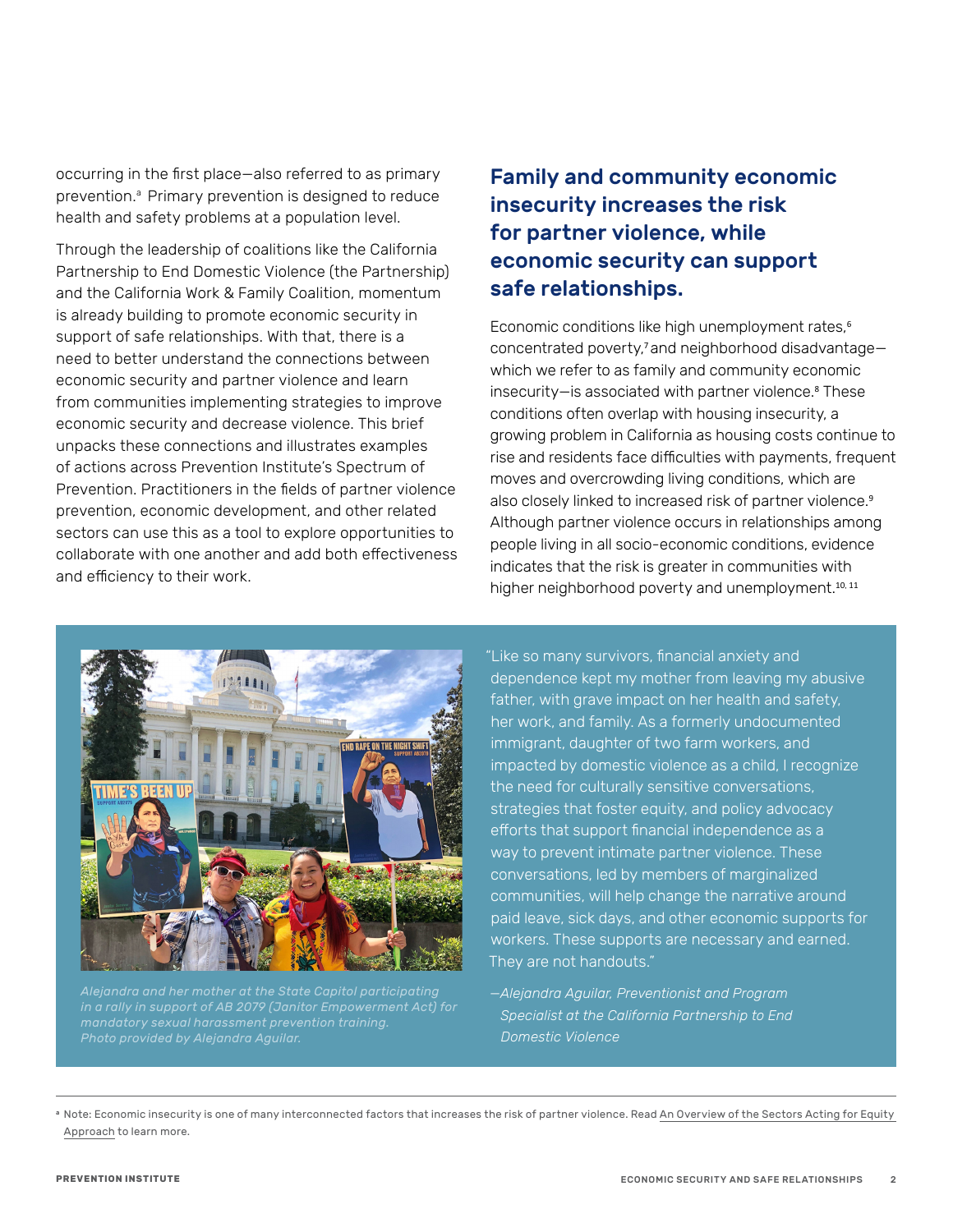Conversely, family and community economic security includes the existence of local wealth, such as local ownership of assets, as well as the availability of sustainable living wages and other investments that improve the ability of a family and community to securely meet basic needs. Improving family and community economic security holds great potential in preventing partner violence through a few different hypothesized mechanisms:

- 1. When families and communities are able to meet their basic needs, they have lower levels of stress, dissatisfaction, conflict, and instability, which in turn may reduce the likelihood of partner violence.<sup>12, 13, 14</sup> Partner violence perpetration is more common when families face financial stressors, such as housing or utilities nonpayment.15 In fact, partner violence is three times more likely to occur among couples who face high levels of financial stress.<sup>16</sup>
- 2. Economic security and autonomy reduces financial dependence on a partner and cultivates norms that support gender equity in relationships, both of which are associated with a decreased likelihood of violence.<sup>17</sup> For example, research suggests that closing the gender wage gap (pay equity) or increasing family-supportive policies may boost women's workforce participation and help to decrease the risk of intimate partner violence. 18, 19 Norms surrounding gender inequities related to economic and decision-making power in relationships are particularly associated with partner violence. A study of 90 different societies found that physical partner violence against women is perpetrated more frequently in societies in which men have greater economic and decision-making power in the household.20
- 3. Economic security may allow community members to dedicate resources toward social capital-building activities. This can support connections to positive social networks in communities that are associated with decreased risk for partner violence.<sup>21</sup> Social disorganization

theory describes how concentrated disadvantage and residential instability disrupt social connections and collective activity between neighbors and increases the risk of violence.<sup>22</sup> For instance, when someone working multiple part-time jobs to make ends meet lives in a community where many others are facing similar circumstances, it can affect community dynamics. Based on this theory, we can extrapolate that economic security can contribute to the ability of a community to dedicate resources toward activities that build social capital. When families earn living wages and neighborhoods are stable and affordable, positive social connections in the community can benefit, bolstering safety both in relationships and the community.

# Promoting safe relationships through economic security: Using Spectrum of Prevention

Strengthening family and community economic security can occur through a range of wealth-building strategies that decrease levels of family and community stress, conflict, and instability. From living wages, secure employment, and paid family leave to tax benefits and retirement savings, solving the issue of economic instability requires coordinated actions that support family stability. Many communities are also thinking about how to create positive work environments that sustain the employment of those who might be at higher risk for partner violence and other negative health and social outcomes. No one organization, sector, or policy can improve economic opportunities and prevent partner violence alone. Policymakers, government agencies, partner violence prevention advocates, businesses, community members, and other actors working together have the collective capacity and responsibility to address the issue.

Using Prevention Institute's Spectrum of Prevention can help practitioners in violence prevention, economic development and other sectors consider comprehensive actions that can result in improved economic security and support safe relationships. For over two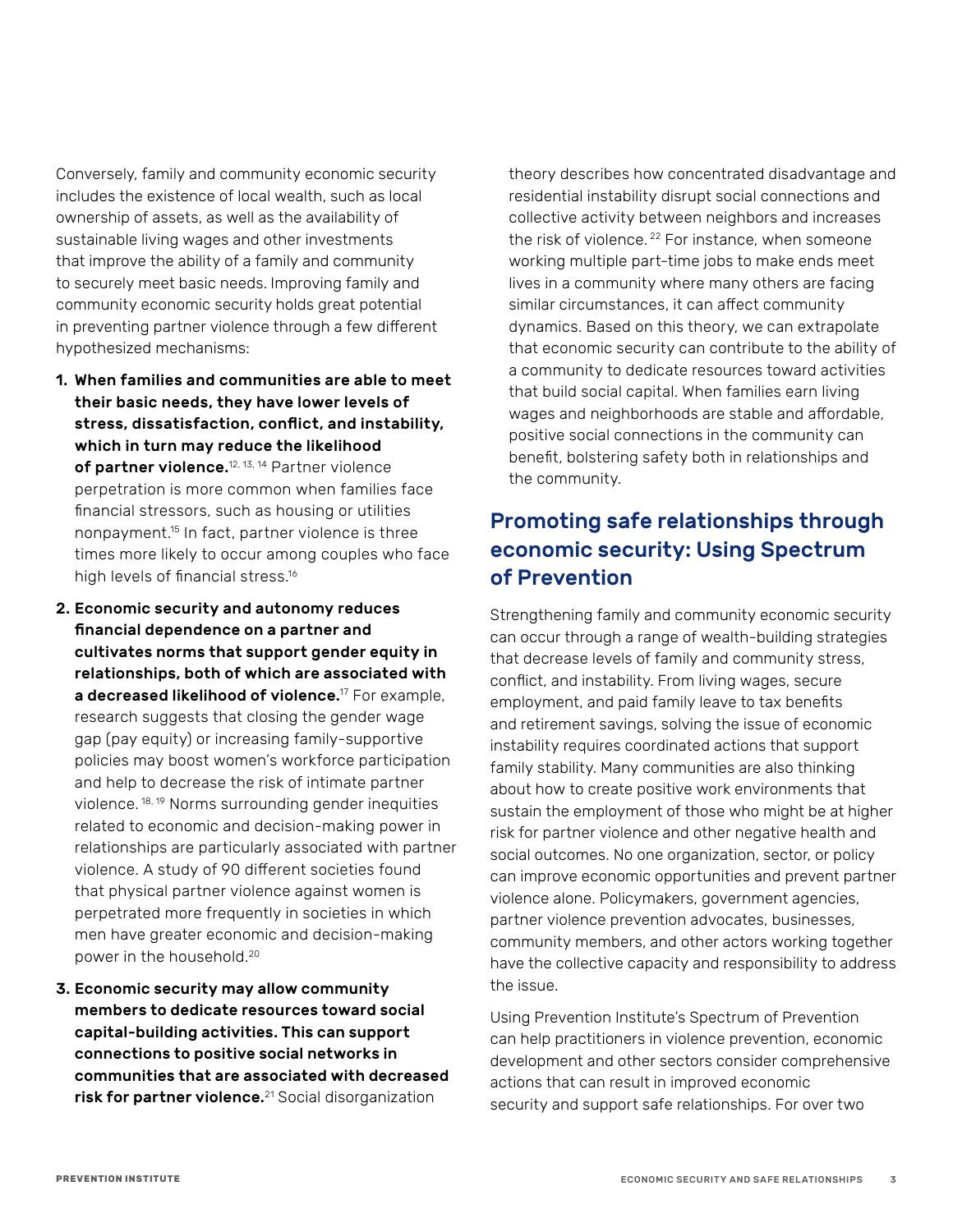decades, community coalitions, health departments, and policymakers across the nation have used the Spectrum of Prevention to coordinate comprehensive approaches to addressing public health issues like violence prevention, healthy eating and active living, and traffic safety. The Spectrum of Prevention outlines six levels of interrelated action ranging from policy and organizational practice change to individual and community engagement. The following examples of action to improve economic security are organized under specific levels of the Spectrum of Prevention, but—in the real world—these activities interact across levels. For example, passing a policy usually requires coalitions, education and more, or educating providers might be part of changing organizational practices. Using the Spectrum, those in the fields of partner violence prevention and economic development can strategically position their existing efforts within a broader movement and identify the types of work and partnerships needed to create long-term change within communities, organizations, institutions, and in the political sphere.

#### Spectrum of Prevention

| Influencing Policy & Legislation                       |
|--------------------------------------------------------|
| <b>Changing Organizational Practices</b>               |
| <b>Fostering Coalitions &amp; Networks</b>             |
| <b>Educating Providers</b>                             |
| <b>Promoting Community Education</b>                   |
| Strengthening <b>Individual Knowledge &amp; Skills</b> |

# Influencing Policy and Legislation

Public policy development is a powerful tool for shaping conditions that influence health, safety, and equity. Policies affect large numbers of people by establishing

population-wide requirements and standards, reflecting or challenging community norms, and directly influencing resources, actions, and behaviors. Opportunities for legislation exist at the federal, state, and local levels. Research on the connections between economic security and safe relationships points to several promising policies, such as paid parental, caregiver, and sick leave, comparable worth policies (equal pay for equal skill and work), tax credits, childcare subsidies, and more.<sup>23</sup>

#### Example: Passing of the Domestic Workers Bill of Rights in California24

Through significant organizing from Mujeres Unidas y Activas and the California Domestic Workers Coalition, a grassroots domestic worker organization, the California Domestic Workers Bill of Rights (AB 241) was signed into permanent law in 2016. Supporting domestic workers, this law extends overtime protections with the right to both daily and weekly overtime for personal attendants working in homes to support thousands of individuals and families across the state. These types of protections help prevent wage theft and increase the economic security of nannies, private healthcare aides, and other domestic workers who often are low-wage earners and are at greater risk for multiple forms of violence, including partner violence.

# Changing Organizational Practices

Workplaces, including government agencies, communitybased organizations, and businesses can examine and modify internal policies, procedures, and norms to support economic security and make preventing partner violence a workplace issue. This can even start with partner violence and economic development organizations looking internally and asking how they can better support their staff. Employers, along with unions and worker-led organizations, have a role to play in creating family-friendly workplaces and cultivating positive work climates that support staff members. For example, employers can foster organizational cultures that support utilization of family leave and related policies and practices for caregivers.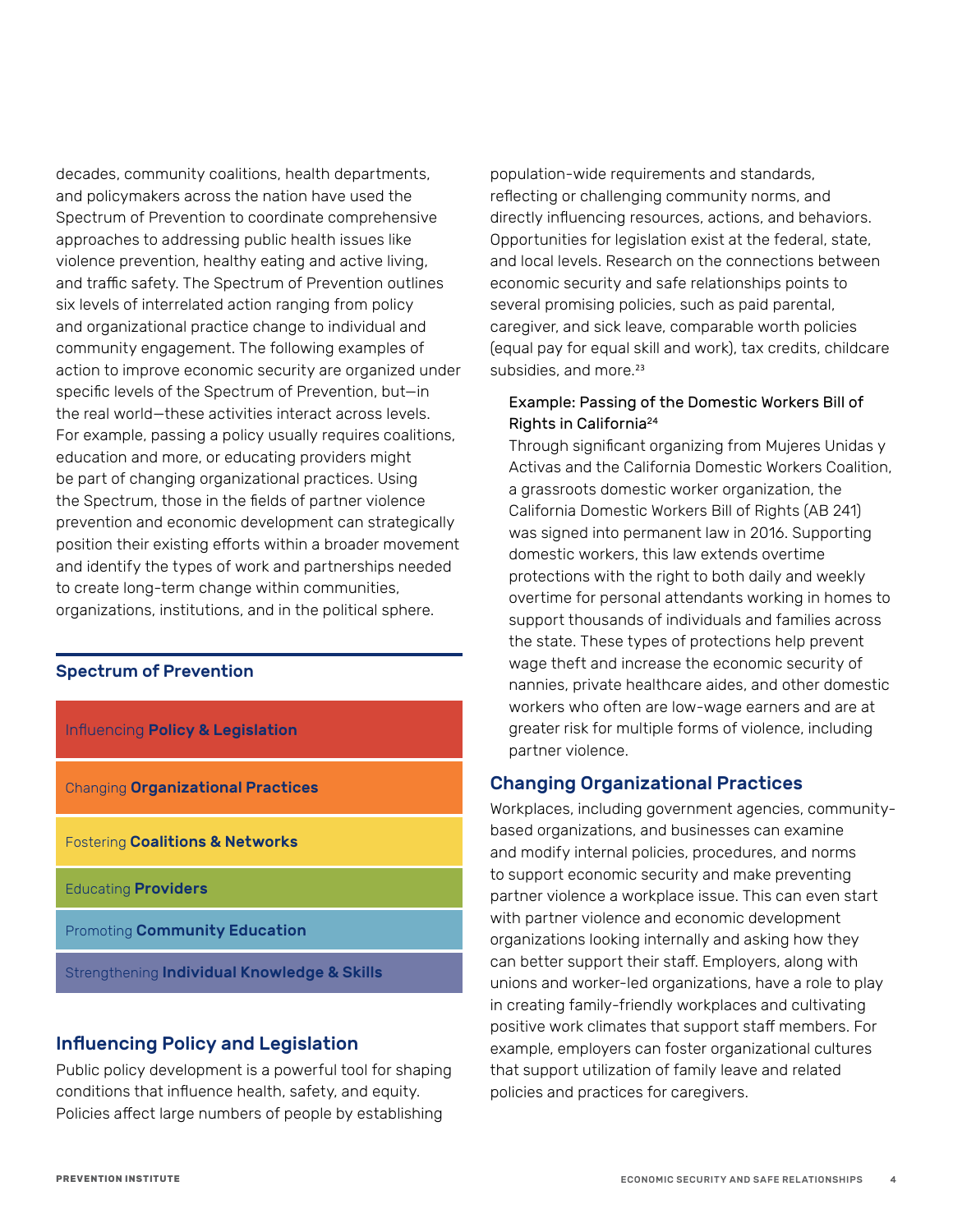*Coalition-building is often a starting place and priority for many advocates as social change, including improving economic conditions, requires a deep understanding and commitment by a broad group of partners.*

#### Example: Creating organizational practices that support low-wage workers<sup>25</sup>

Futures Without Violence is working with employees and employers, community associations, and anti-violence advocates to develop workplace policies and trainings within low-wage industries where women, people of color, undocumented immigrants, and people of low income are overrepresented. Through the Low Wage, High Risk pilot site program, employers in retail, food service, hotel, homecare, and agricultural industries are catalyzing organizational change at sites in Immokalee, Florida; Towson, Maryland; and New York City. For example, in New York City, COLORS and Amali restaurants have instituted organizational policies to pay employees fair and living wages rather than subjecting workers to a tip-dependent system that increases reliance on tips and exposure to exploitation, discrimination, and sexual harassment. At the same time, together with their partners, these restaurants are promoting inclusive workplace cultures through practices and procedures related to safety and respect in the workplace and preventing gender-based violence. Workplace policies and practices to promote worker safety and economic security are critical in industries where extreme power differentials create openings for exploitation and abuse.<sup>26</sup> When workplaces support safety and fair wages, workers are better able to sustain their economic security, which is protective against partner violence.

### Fostering Coalitions and Networks

Coalitions and networks of partners can leverage resources, gain greater access to decision-makers, and have broader visibility and reach than any single organization could attain on its own. Coalition-building is often a starting place and priority for many advocates as social change, including improving economic conditions, requires a deep understanding and commitment by a broad group of partners. Members of a coalition or network bring different approaches and unique strengths to the table, enabling the group to more comprehensively address economic security for partner violence prevention in their collective work. Having representation of practitioners in partner violence prevention and economic development brings together expertise that can better address and prevent factors that contribute to violence, including economic insecurity.

#### Example: Supporting economic security through the California Work & Family Coalition

The California Work & Family Coalition convenes a diverse group of legal experts, public health officials, community organizers, labor leaders and government representatives to advance state and regional work-family policies. This coalition has had several policy successes including leading the passage of California's groundbreaking paid family leave and paid sick leave laws. Bringing together partners who approach economic security from different angles, they can be able to dive deeper into areas like breastfeeding supports, anti-racism, immigration rights, caregiving and more. Most recently, the California Partnership to End Domestic Violence has brought a partner violence prevention lens to the coalition's work, specifically on increasing access to paid leave. See more details under "Promoting Community Education."

Example: Closing the Women's Wealth Gap Initiative<sup>27</sup> This initiative is a network of over 200 organizations working to advance practical strategies that build wealth among women with low-income levels and women of color. The network looks beyond addressing income inequality and instead broadens its view to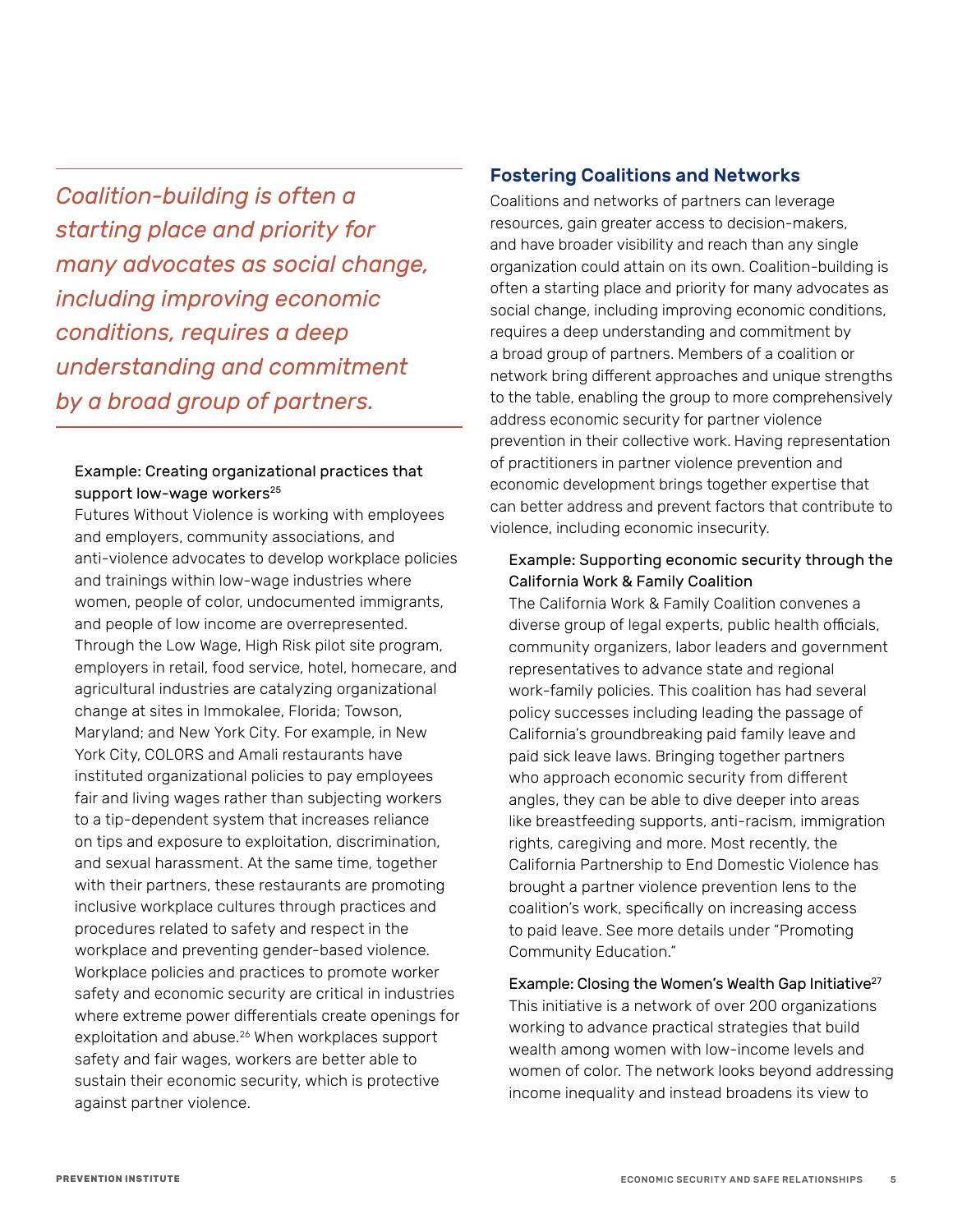encompass closing wealth gap—considering women's ability to save for college or a secure retirement, invest in a home or business or pass on funds to the next generation. Through working groups, the network mobilizes around policies, practices, research, and communications to strengthen economic security for women. They advocate for pay equity and paid leave policies, help women build credit scores, expand opportunities for women to buy homes and build home equity and more. While the network doesn't explicitly frame their work around preventing violence, they are poised to address inequitable gender norms and promote women's long-term economic self-sufficiency, which can support safe relationships.

#### Example: Addressing the gender wage gap in Wyoming

Wyoming consistently has one of the largest gender pay gaps in the United States, with women on average earning 64 cents for every dollar a man earns. Men whose highest level of education is a high school diploma earn more than women with a bachelor's degree.<sup>b</sup> The Wyoming Coalition Against Domestic Violence and Sexual Assault is challenging the local narrative that the wage gap is a matter of "choice" and is employing a collective impact model to organize and advocate for pay equity. Together with the Wyoming Health Council, these organizations are acting as the backbone of the movement for pay equity, bringing together partners from across the state to organize around the common goal of closing the gender wage gap. The team in Wyoming is using a social network analysis to better understand connections and relationships each partner has and is determining next steps through the lens of shared risk and protective factors.

# Educating Providers

Educating providers increases their capacity to champion partner violence prevention through their own work and networks. Providers, in this context, refer to anyone who can help support economic opportunities

for others, such as employers and workforce development agencies. It can also refer to other trusted individuals that community members interact with, such as faith leaders and teachers.

### Example: Trainings for employers to improve workplace climate

STANDING FIRM engages employers in understanding their role in a community response to partner violence through organizational attention, policy development, trainings for staff, managers and human resources, and resource provision. These approaches have the potential to challenge norms that suggest partner violence is a private family matter by encouraging disclosure, normalizing help-seeking, and increasing tangible aid and social support to employees, thereby protecting against partner violence. In addition, these strategies can facilitate positive changes in workplace climate, increase feelings of safety, and reduce perceived tolerance of violence towards intimate partners among managers and employees in the workplace. STANDING FIRM makes the case that partner violence affects employers through staff performance and productivity, staff turnover, absenteeism, employee health, staff morale, and financial costs, such as medical care and mental health services. The organization offers a [Partner](https://www.standingfirmswpa.org/the-need/partner-violence-cost-calculator/)  [Violence Cost Calculator](https://www.standingfirmswpa.org/the-need/partner-violence-cost-calculator/) to tabulate the financial costs for employers, and is deliberate about calling "domestic violence," "partner violence" to remove the assumption that the burden is only felt at home.

# Promoting Community Education

Community education provides information, resources, and skills to the public and/or specific sub-populations. Popular education and community organizing galvanize collective awareness and action on the conditions that shape people's health, safety, and access to opportunity. Meaningful education and engagement build connections and self-determination—critical threads in the fabric of a healthy, resilient community. Education can range from making sure people know their rights

<span id="page-5-0"></span><sup>b</sup> Connolly, C. (2016). The Wage Gap between Wyoming's Men and Women. Retrieved September 28, 2017, from Wyoming Women's Foundation [website](http://wywf.org/wp-content/uploads/2016/06/Wyoming-Wage-Gap-Report-2015.pdf)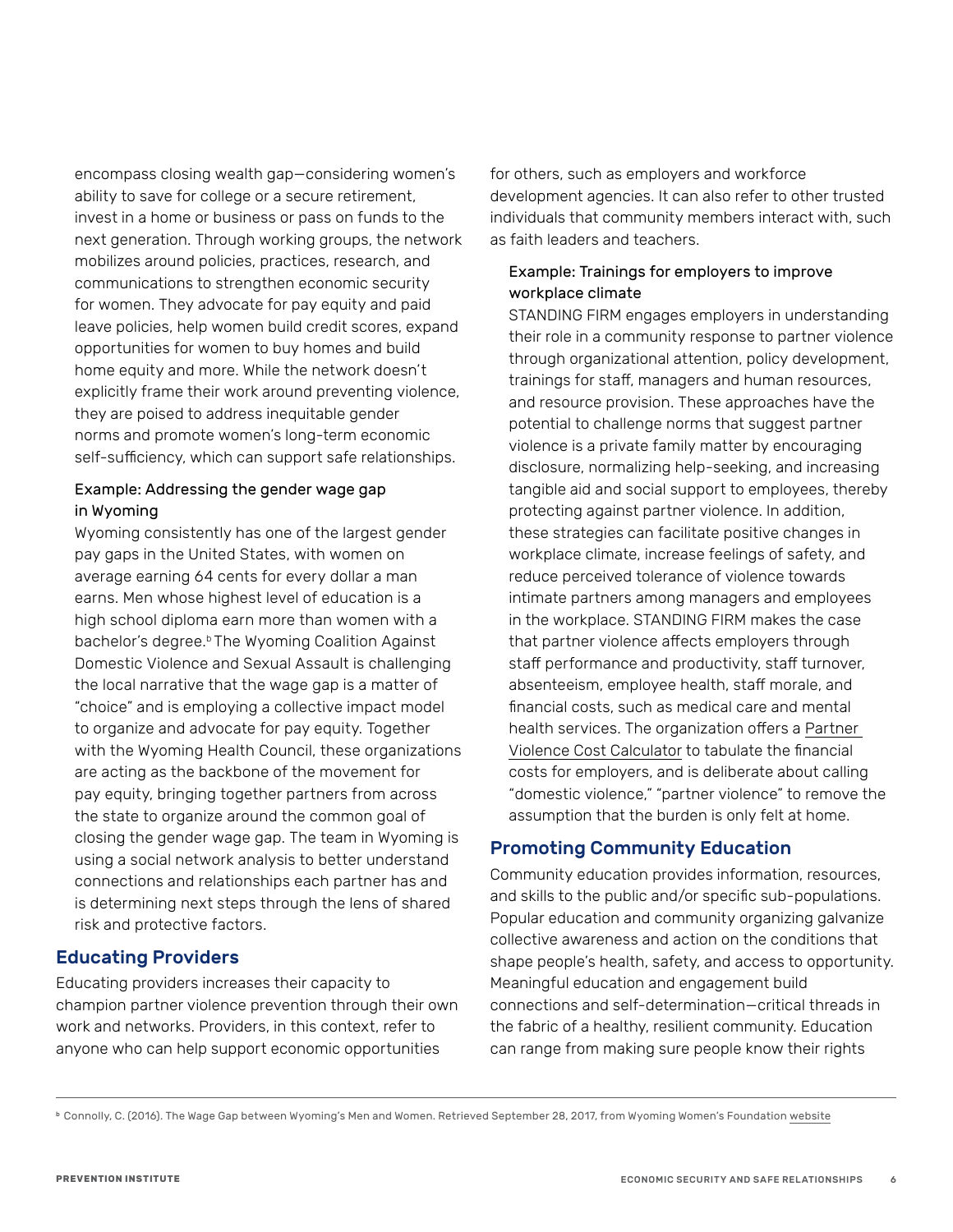and benefits in the workplace to organizing on what is missing at the policy level and informing efforts across the Spectrum of Prevention.

#### Example: Increasing the use of paid leave and other related benefits (parental, caregiving, sick, vacation, etc.) in California

Paid leave has been shown to reduce financial stress and associated relationship discord, improve egalitarian parenting practices, and support gender equity, as well as promote healthy bonding and development.28 In California, paid leave and other related benefits exist, but lack of access and use of them is a prevailing issue. Employment Development Department data indicates that the lowest-wage groups use paid leave at lower rates than other earning groups. The California Partnership to End Domestic Violence is trying to increase awareness and use of paid leave and other related benefits among low-wage earners and immigrants and in communities with high rates of partner violence. In collaboration with the California Work & Family Coalition and Employment Development Department, they are developing a curriculum on how to cultivate behaviors that are at the core healthy relationships (e.g., healthy communication and respect), while addressing the role of work and family benefits. California Partnership to End Domestic Violence believes that domestic violence organizations are well-positioned in communities to address awareness and utilization of paid leave and also partner with other organizations and coalitions working toward the same goal.

### Strengthening Individual Knowledge and Skills

Transferring information and know-how can help increase an individual's capacity for health and safety. Workforce development efforts that already focus on job skills and readiness could infuse existing trainings with content related to social-emotional skills, promotion of healthy norms and culture, workplace safety, and employee rights and responsibilities related to harassment and violence.

*Paid leave has been shown to reduce financial stress and associated relationship discord, improve egalitarian parenting practices, and support gender equity, as well as promote healthy bonding and development.*

Example: Pairing microfinancing with job skills training and discussions on gender norms Family economic security can be enhanced for partner violence prevention by increasing access to loans for income-generating projects by groups most affected by partner, violence such as women living in areas of concentrated poverty. In addition to this microfinancing strategy, other income and asset development efforts—such as providing support with earned income tax credit filing or financial management training—can also help improve economic security for families. Evidence shows that pairing microfinancing with job skills and entrepreneurship training, along with efforts to directly address social issues like gender norms, partner violence, and safer sex practices, can help decrease the incidence of partner violence.29 A South African effort titled Intervention with Microfinance for AIDS and Gender Equity (IMAGE) found microfinance paired with specific training on gender norms and health improved indicators of empowerment and decreased the incidence of intimate partner violence by half in two years.<sup>30</sup> The Centers for Disease Control and Prevention suggests that these types of programs hold promise for partner violence prevention in the US context  $31$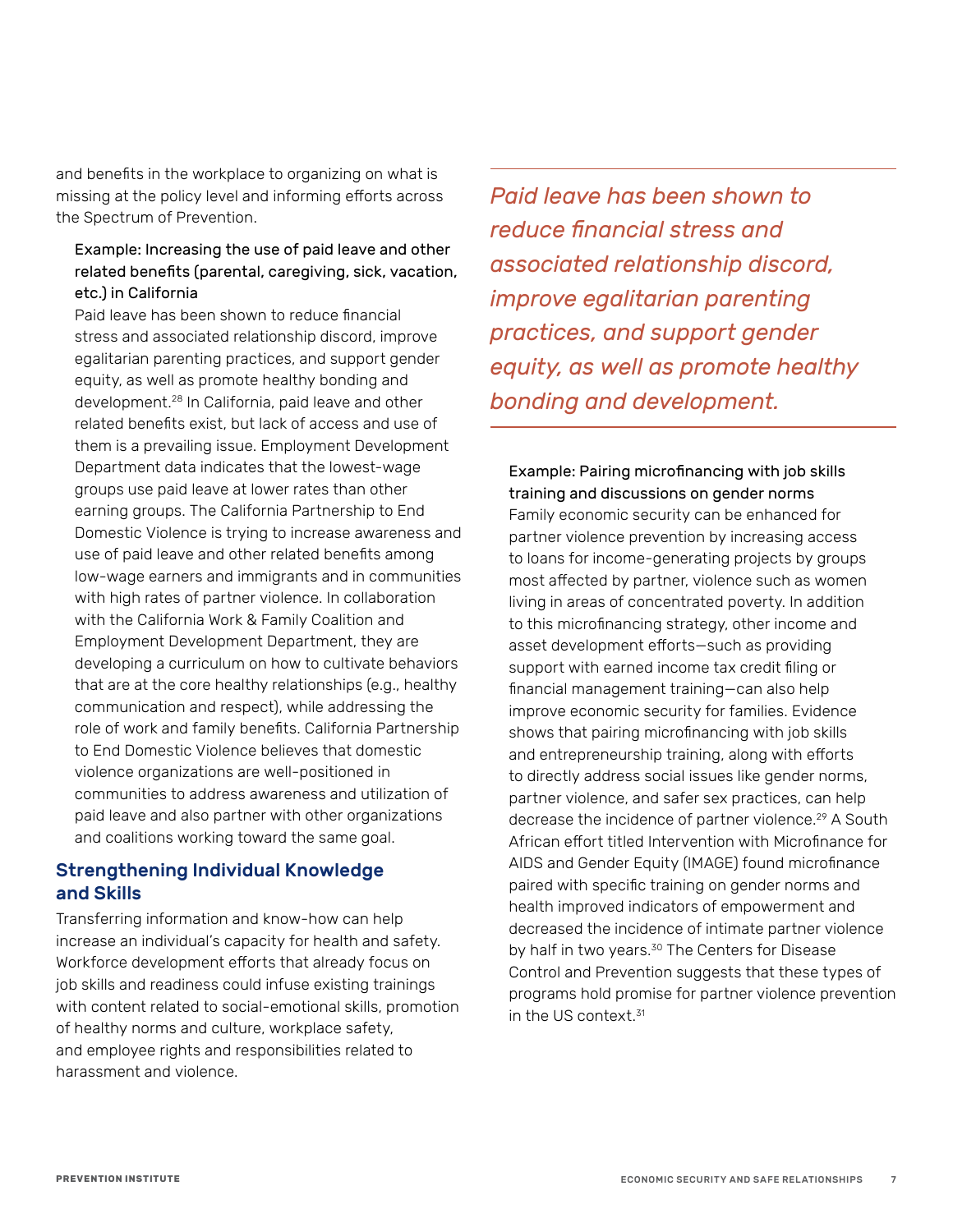# A Path Forward

This brief offers a starting point for individuals interested in working at the intersection of violence prevention and economic security. Realizing the vision of family and community economic security through a partner violence prevention lens will require drawing clear connections between these issues and implementing comprehensive action across the Spectrum of Prevention. These actions necessitate collaborations between partner violence prevention practitioners, who bring a deep understanding of the issue, associated norms and groups most affected, and



#### Pontential Partnerships

*Together, it is possible to create environments in which people have wealth and economic security that can support healthy and safe relationships, families, and lives.*

other sectors like economic and workforce development that understand the intricacies of economic policies and practices. Already, the California Partnership to End Domestic Violence and the California Work & Family Coalition are building efficiencies to work on improving access to paid leave benefits using this lens. In addition to joining existing coalitions or forming new partnerships, other initial steps groups can take include reviewing internal organizational policies and practices to assess how to better support safety at work and in the home and learning about policies and practices that are gaining traction locally that may increase economic opportunities among populations at a higher risk for partner violence. For efforts already underway to improve economic security, there are opportunities to evaluate these efforts from a health and safety perspective, in addition to tracking traditional indicators like employment rates. This can help build the evidence base connecting economic security and safe relationships and make that case that a good solution can solve multiple problems. Together, it is possible to create environments in which people have wealth and economic security that can support healthy and safe relationships, families, and lives.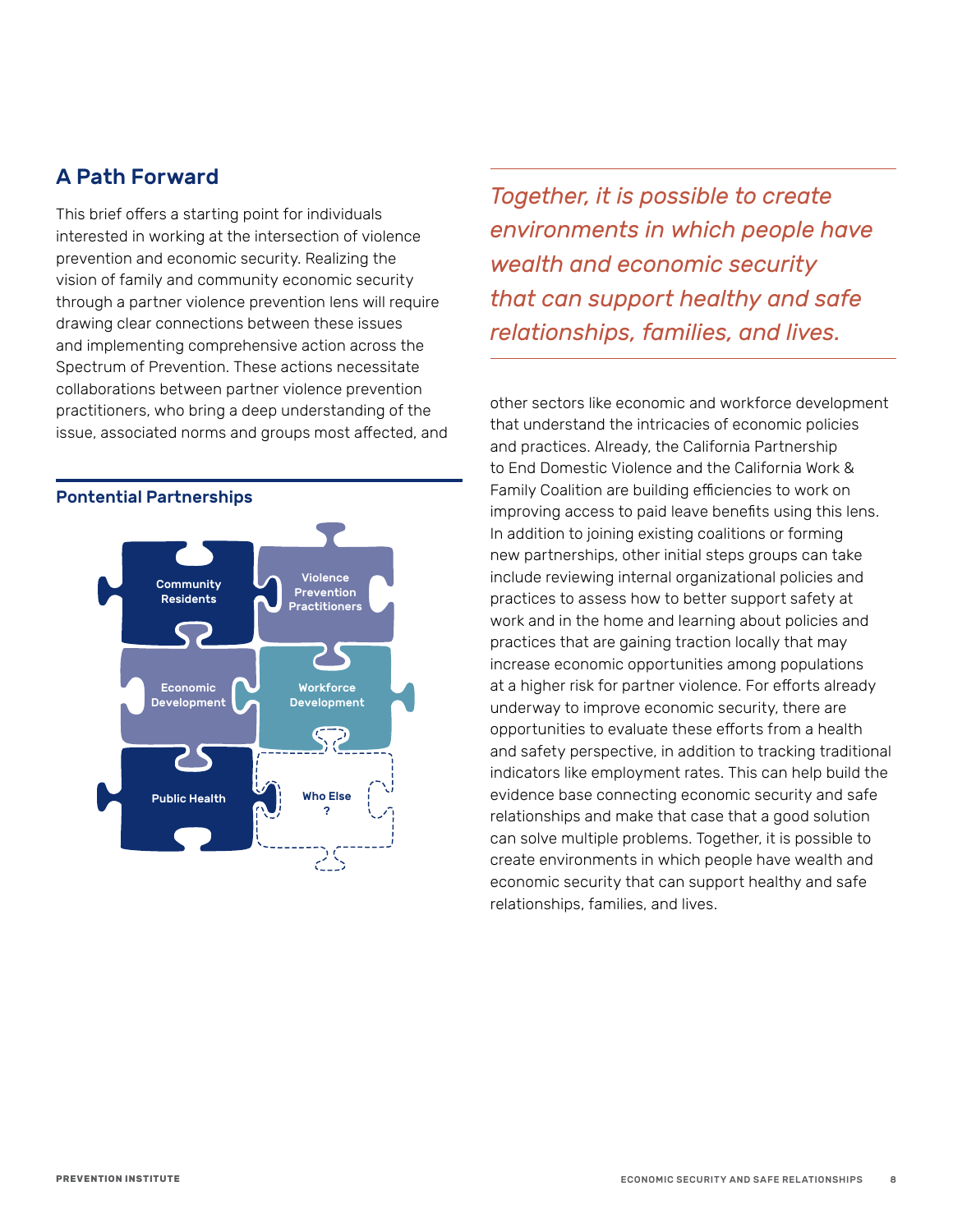### Resources

[A Health Equity and Multisector Approach to Preventing Domestic](https://www.preventioninstitute.org/sites/default/files/publications/PI_DV_0726.pdf)  [Violence: Toward Community Environments that Support Safe](https://www.preventioninstitute.org/sites/default/files/publications/PI_DV_0726.pdf)  [Relationships in California](https://www.preventioninstitute.org/sites/default/files/publications/PI_DV_0726.pdf): This report by Prevention Institute offers research, analysis, and frameworks to understand the factors in the community environment that support safe relationships and a reduction in domestic violence (DV). It identifies opportunities for 13 sectors to engage in DV prevention and offers a method for multiple sectors to identify joint strengths, strategies, and outcomes. The [accompanying brief](http://www.preventioninstitute.org/sites/default/files/publications/An%20Overview%20of%20the%20SAFE%20%28Sectors%20Acting%20For%20Equity%29%20Approach%20.pdf) provides an overview of the Sectors Acting for Equity (SAFE) approach outlining the key elements of the approach and examples of communities applying the elements in their effort to prevent partner violence.

[Preventing Intimate Partner Violence Across the Lifespan: A Technical](https://www.cdc.gov/violenceprevention/pdf/ipv-technicalpackages.pdf)  [Package of Programs, Policies, and Practices:](https://www.cdc.gov/violenceprevention/pdf/ipv-technicalpackages.pdf) This resource by the Centers for Disease Control and Prevention offers the best available evidence to prevent intimate partner violence, including strategies to strengthen economic supports for families.

[Widening the Lens: The Bi-directional Pathways between Domestic](https://www.jsi.com/JSIInternet/Inc/Common/_download_pub.cfm?id=22002&lid=3)  [Violence and Society Factors:](https://www.jsi.com/JSIInternet/Inc/Common/_download_pub.cfm?id=22002&lid=3) This brief by JSI Research and Training Institute, Inc., synthesizes research on the relationships between domestic violence and economic instability, housing insecurity, and substance misuse.

[PreventConnect Web Conference Guest Profiles](http://www.preventconnect.org/2018/07/preventconnect-web-conference-guest-profiles/): These Prevent-Connect and Prevention Institute written profiles showcase what communities are doing to prevent sexual and domestic violence in their locales. The profiles highlight work to advance health equity, change alcohol environments, encourage participatory action in schools, support economic opportunity and more.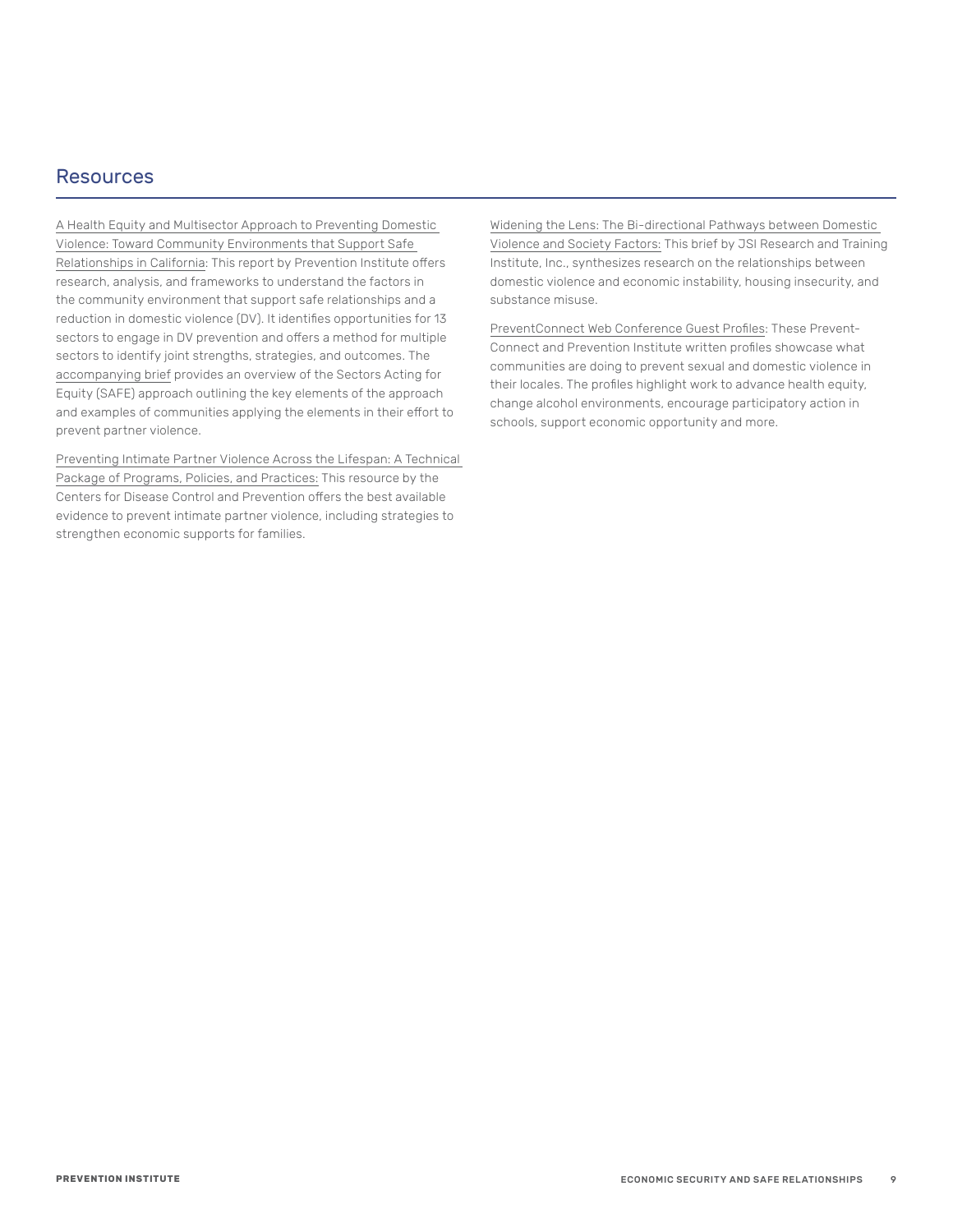# Acknowledgements

We are grateful to Blue Shield of California Foundation for generous support for the Sectors Acting for Equity project and this publication. We are also grateful for the numerous practitioners and advocates with whom we partner and for the work they do, some of which we feature in this brief.

#### Written by Prevention Institute

Alisha Somji, MPH, Prevention Institute Lisa Fujie Parks, MPH, Prevention Institute Sheila Savannah, MA, Prevention Institute

#### With contributions by:

Alejandra Aguilar, California Partnership to End Domestic Violence Jenya Cassidy, California Work & Family Coalition Krista Niemczyk, California Partnership to End Domestic Violence Jessica Merrill, California Partnership to End Domestic Violence

**Prevention Institute (PI)** is a national nonprofit with offices in Oakland, Los Angeles, Houston, and Washington, D.C. Our mission is to build prevention and health equity into key policies and actions at the federal, state, local, and organizational levels to ensure that the places where all people live, work, play and learn foster health, safety and wellbeing. Since 1997, we have partnered with communities, local government entities, foundations, multiple sectors, and public health agencies to bring cutting-edge research, practice, strategy, and analysis to the pressing health and safety concerns of the day. We have applied our approach to injury and violence prevention, healthy eating and active living, land use, health systems transformation, and mental health and wellbeing, among other issues.

The Sectors Acting For Equity (SAFE) project promotes community environments that support safe relationships in partnership with communities that are engaging community members and collaborating across sectors and social movements. To learn more about the SAFE approach, please visit www.preventioninstitute.org/projects/safe.

The California Partnership to End Domestic Violence (the Partnership) is California's recognized domestic violence coalition, representing over 1,000 survivors, advocates, organizations and allied individuals across the state. Working at the state and local levels for nearly 40 years, the Partnership has a long track record of successfully advocating for over 200 pieces of legislation on behalf of domestic violence victims and their children. The Partnership believes that by sharing expertise, advocates and legislators can help end domestic violence. Through our public policy, communications and capacity-building programs, we create system-wide change that supports survivors and invests in prevention. Every day we inspire, inform and connect all those concerned with this issue, because together we're stronger. With offices in Sacramento, the Partnership's member programs span the entire state. For more information, visit [www.cpedv.org](http://www.cpedv.org/). To get involved in the Partnership's efforts to strengthen economic supports for families, contact Alejandra Aguilar [\(alejandra@cpedv.org](mailto:alejandra@cpedv.org)).

The California Work & Family Coalition is a statewide alliance of community organizations, unions, non-profits, healthcare and advocacy organizations focused on winning and implementing policies that help families thrive. We are working toward a world where all people have the time, resources, and support systems to care for themselves and their families and lead happy, healthy, meaningful lives. We work on passing workplace laws through advocacy, education and organizing.





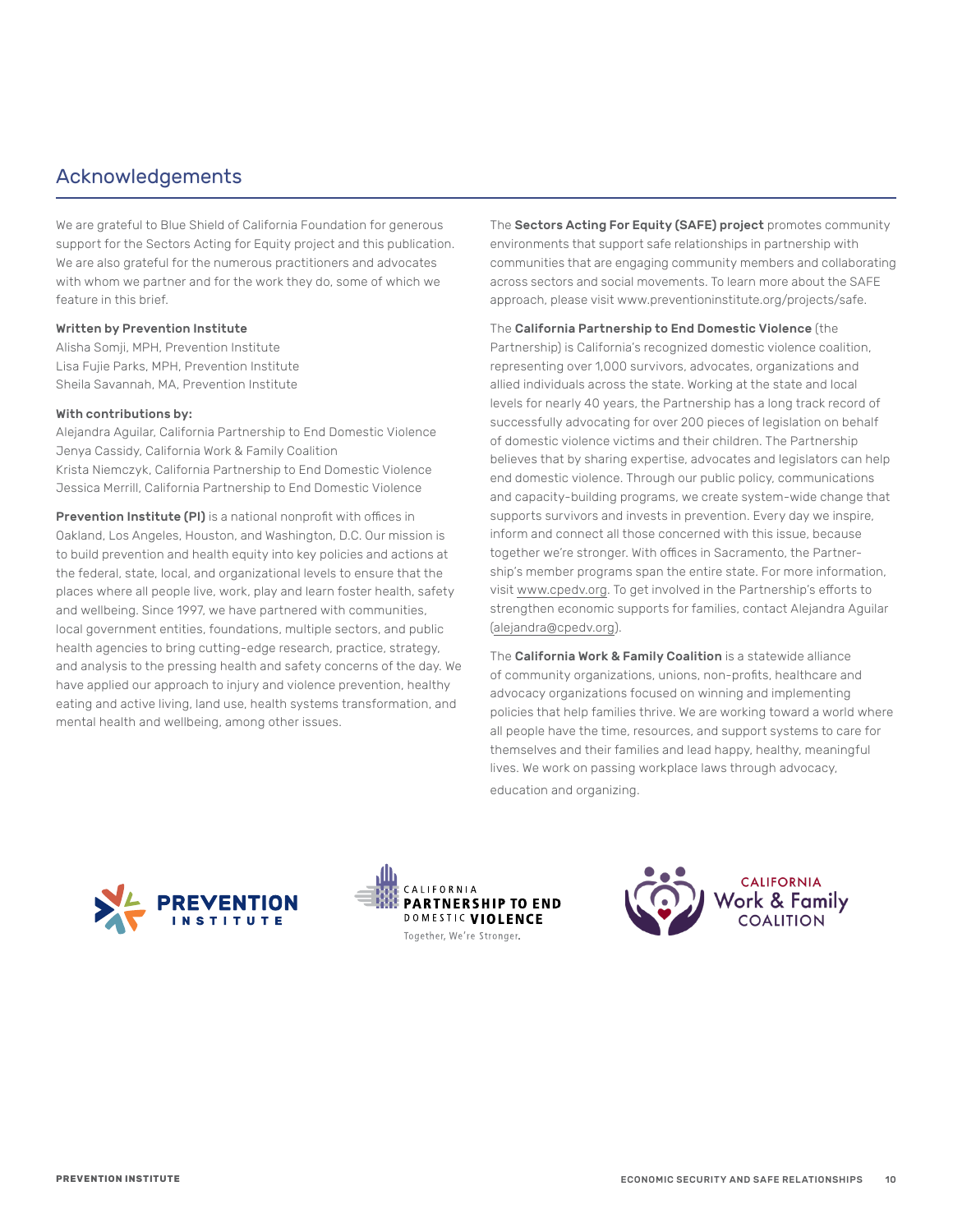# References

- 1. Venkataramani, A. S., Chatterjee, P., Kawachi, I., & Tsai, A. C. (2016). Economic opportunity, health behaviors, and mortality in the United States. American journal of public health, 106(3), 478-484.
- 2. Prevention Institute. (2015). Making the case with THRIVE: Background research on the community determinants of health. Oakland, CA: Prevention Institute.
- 3. Wilkins, N., Tsao, B., Hertz, M., Davis, R., Klevens, J. (2014). Connecting the Dots: An overview of the links among multiple forms of violence. Atlanta, GA: National Center for Injury Prevention and Control, Centers for Disease Control and Prevention Oakland, CA: Prevention Institute.
- 4. [Californians' views on gender, sexism, and domestic violence](https://blueshieldcafoundation.org/sites/default/files/covers/DV%20Report%209.26_FINAL.pdf). (2017) Blue Shield of California Foundation and Perry Udem Research/Communications.
- 5. Giron, N., Cantor, J & Bateman, C. (2018). [Widening the lens: The](https://www.jsi.com/JSIInternet/Inc/Common/_download_pub.cfm?id=22002&lid=3)  [bi-directional pathways between domestic violence and social](https://www.jsi.com/JSIInternet/Inc/Common/_download_pub.cfm?id=22002&lid=3)  [factors](https://www.jsi.com/JSIInternet/Inc/Common/_download_pub.cfm?id=22002&lid=3). JSI Research and Training Institute, Inc.
- 6. Capaldi, D. M., Knoble, N. B., Shortt, J. W., & Kim, H. K. (2012). A Systematic Review of Risk Factors for Intimate Partner Violence. Partner Abuse, 3(2), 231-280.
- 7. Miles-Doan, R. (1998). Violence between spouses and intimates: Does neighborhood context matter? Social Forces, 77(2), 623-645.
- 8. Capaldi, D. M., Knoble, N. B., Shortt, J. W., & Kim, H. K. (2012). A Systematic Review of Risk Factors for Intimate Partner Violence. Partner Abuse, 3(2), 231-280.
- 9. Pavao, J., Alvarez, J., Baumrind, N., Induni, M., & Kimerling, R. (2007). Intimate Partner Violence and Housing Instability. American Journal of Preventive Medicine, 32 (2), 143-146.
- 10. Heise, L. (1998). [Violence Against Women: An Integrated](https://www.ncbi.nlm.nih.gov/pubmed/12296014)  [Ecological Framework.](https://www.ncbi.nlm.nih.gov/pubmed/12296014) Violence Against Women, 4(262).
- 11. Benson, M. L., Fox, G. L., DeMaris, A., & Van Wyk, J. (2003). Neighborhood disadvantage, individual economic distress and violence against women in intimate relationships. Journal of Quantitative Criminology, 19(3), 207-235.
- 12. Beyer, K., Wallis, A. B., & Hamberger, L. K. (2015). Neighborhood environment and intimate partner violence: A systematic review. Trauma, Violence & Abuse, 16(1), 16-47.
- 13. Vyas, S., & Watts C. (2009). How does economic empowerment affect women's risk of intimate partner violence in low- and middle-income countries? a systematic review of published evidence. Journal of International Development, 21(5), 577–602.
- 14. Niolon, P. H., Kearns, M., Dills, J., Rambo, K., Irving, S., Armstead, T., & Gilbert, L. (2017). Preventing Intimate Partner Violence Across the Lifespan: A Technical Package of Programs, Policies, and Practices. Atlanta, GA: National Center for Injury Prevention and Control, Centers for Disease Control and Prevention.
- 15. Schwab-Reese, L. M., Peek-Asa, C., & Parker, E. (2016). Associations of financial stressors and physical intimate partner violence perpetration. Injury epidemiology, 3(1), 6.
- 16. Renzetti, C. [Economic Stress and Domestic Violence](https://vawnet.org/material/economic-stress-and-domestic-violence). VAWnet: The National Online Resource Center on Violence Against Women, September 2009.
- 17. Niolon, P. H., Kearns, M., Dills, J., Rambo, K., Irving, S., Armstead, T., & Gilbert, L. (2017). Preventing Intimate Partner Violence Across the Lifespan: A Technical Package of Programs, Policies, and Practices. Atlanta, GA: National Center for Injury Prevention and Control, Centers for Disease Control and Prevention.
- 18. Aizer, A. (2010). The gender wage gap and domestic violence. American Economic Review, 100(4), 1847-59.
- 19. Niolon, P. H., Kearns, M., Dills, J., Rambo, K., Irving, S., Armstead, T., & Gilbert, L. (2017). Preventing Intimate Partner Violence Across the Lifespan: A Technical Package of Programs, Policies, and Practices. Atlanta, GA: National Center for Injury Prevention and Control, Centers for Disease Control and Prevention.
- 20. World Health Organization/London School of Hygiene and Tropical Medicine. (2010). Preventing intimate partner and sexual violence against women: taking action and generating evidence. Geneva, World Health Organization.
- 21. Vyas, S., & Watts C. (2009). How does economic empowerment affect women's risk of intimate partner violence in low- and middle-income countries? a systematic review of published evidence. Journal of International Development, 21(5), 577–602.
- 22. Beyer, K., Wallis, A. B., & Hamberger, L. K. (2015). Neighborhood environment and intimate partner violence: A systematic review. Trauma, Violence & Abuse, 16(1), 16-47.